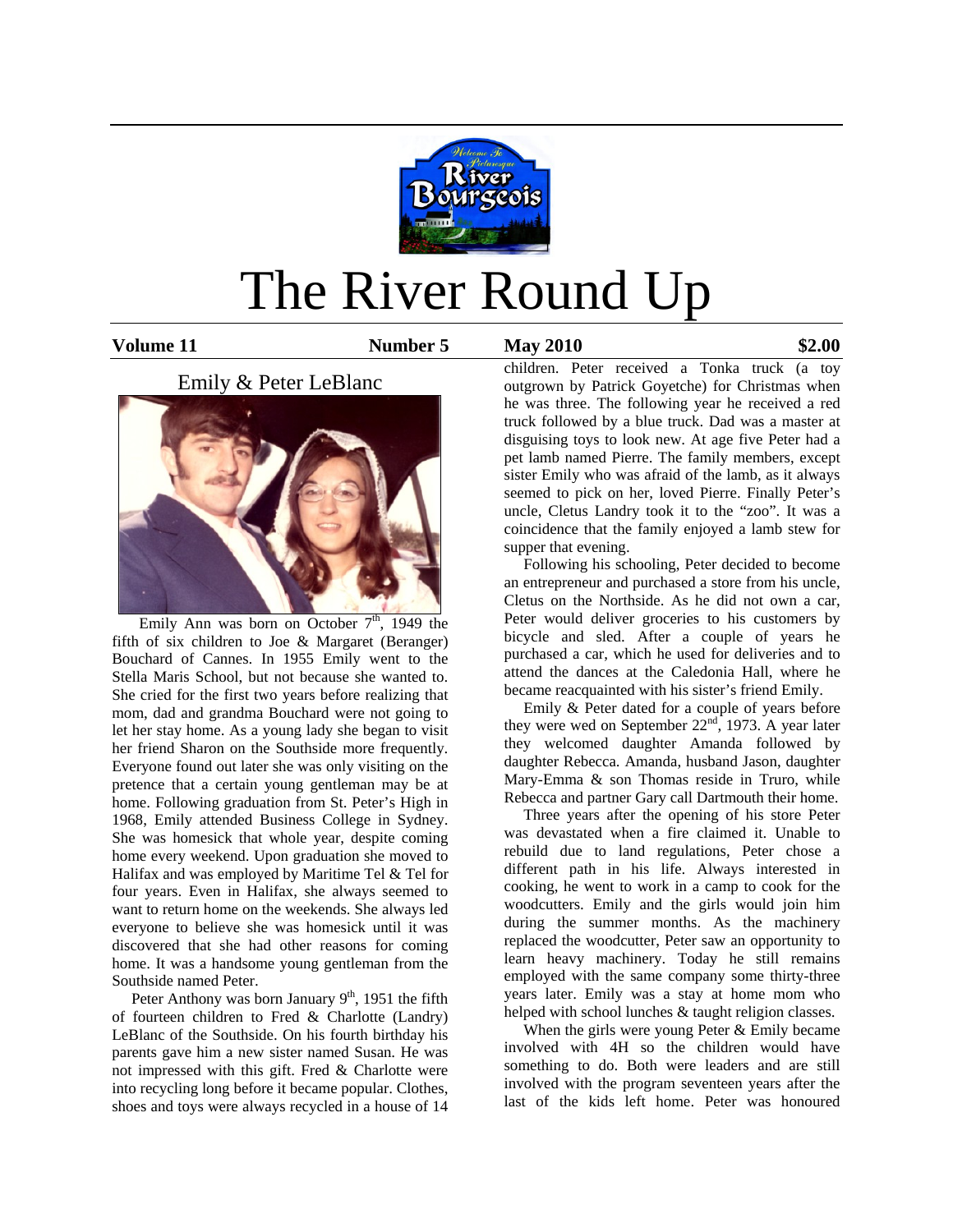numerous times and last year was named Canada's Volunteer of the Year. He has been a member of the Legion for twenty-eight years and as a result of his dedication, has received many commendations. Although Emily is no longer a member of 4H, she has continued to be by Peter's side helping him. Once Peter mastered his cooking skills (taught by Emily) they began a catering service on weekends. As both Emily & Peter love to cook, many pies, stews and homemade chocolates are also distributed to those less fortunate, ill, the lonely or to those unable to cook for themselves. Peter is perhaps better known in the area for his gardening skills and generosity to the neighbours, food bank and the elderly. Each year he donates part of his garden, known as Rows of Hope, to the food bank.

 These days Emily continues to visit mom at the villa and enjoys reading. Peter takes his mom to the tavern every Sunday (to play cards). They both love to play cards, cooking and adore their grandchildren. Emily & Peter you have dedicated so much of your lives to your community and the people of River Bourgeois want to say thanks and wish you many more years of health, happiness & good cooking, especially those chocolate turtles. *Sharon Chilvers* 

### Bertha & Jeffrey Landry



Jeffrey Landry was born January  $25<sup>th</sup>$ , 1887 to Jean (Landry) & Pierre Landry. Jeffrey did some fishing along the coast of Nova Scotia and down as far as Boston. Cod and herring were traded at Levesconte Store for dry goods such as flour and sugar. Jeffrey also built fishing boats in the offseason. On February 8<sup>th</sup>, 1909 he married eighteen year old Bertha Alvina Bouchard. Bertha was born October  $26<sup>th</sup>$ , 1891, the daughter of Elias & Gracieuse (Bourque) Bouchard. In a 1971 interview with Father Hughie (The Bird) MacDonald, Bertha spoke of having no washing machine and not only having to do the wash by hand but also all other household chores along with barn work. She also said Santa

Claus only arrived for the last three children and her most lasting memory was the day she fell in the well. Jeffrey & Bertha had fifteen children and a total of 275 direct descendents:

**Marie Evangeline (Geline),** 1910-2000 (RB) married Fred Doary in June of 1938. They had eight children: Everett, deceased in 2005; Roddie, Sydney; Arthur, Marie & Raymond in RB; Anna, Alice & Claire in the Halifax area; eighteen grandchildren, twenty-one great-grandchildren and one great-greatgrandchild.

**Hector,** 1912-2004 (St. Peter's) married Adehlia Landry in 1946. They had one son, Theodore in Barra Head; and one granddaughter.

**Guy,** 1914-1988 (Seaview) married Eunice Landry in 1935. They had three children: Dena in Albert Bridge; Hervie, deceased in 1938; and Clarence in Seaview; three grandchildren and four greatgrandchildren.

**Louise,** 1915-1997 (Halifax) married Gerald Muir in 1945. No children.

**Albert,** 1917-1990 (Sydney) married Delia Landry in 1941. They had eight children: Joan, Hantsport; Sandra, BC; Arnold, Dartmouth; Reggie, Grand Greve; Leonard, Ontario; Gregory and Brent in Sydney; Richard in Halifax; twenty grandchildren, nine great-grandchildren.

**Jean,** 1919-1998 (L'Ardoise) married Harry Lindloff in 1940. They had two children: Edward and Hazel both in L'Ardoise, eight grandchildren and six greatgrandchildren.

**Grace,** 1920 (Plymouth) married Edward Melanson in 1946. They had seven children: Caroline, Edward, Anne Marie, Harvey, Sandra (deceased), Patsy and Ruth; eleven grandchildren and eighteen greatgrandchildren.

**Everest,** 1921 (Innisfil, ON) married Horner Hirschfeld in 1946. They had five children: Warren, Louise, Susan, Anne Marie and Jeffrey; nine grandchildren, three great-grandchildren.

**Joseph Alcantra**: 1923-April 1924.

**Annette,** 1925 (PEI) married George Ling in 1946. They had twelve children: Douglas, Anne, Marie, Susan, Helen, Jane, Peggy, Gracie, Lynda, Debbie, David and Tommy; twenty-three grandchildren and sixteen great-grandchildren.

**Henry Michael,** September 1926-December 1926.

**Leger,** 1928-2009 (Sydney) married Marie Stonely in 1949 and they had four children: Lawrence, Anthony, Vincent and Stephen; six grandchildren.

**Cyril,** 1931 (Halifax) married Marjorie Clark in 1954. They had four children: John, Bernadette, Dorothy and Blaise, three grandchildren. Cyril married Annie Burke in May 2005.

**Alcantra,** 1932 (RB) married Dorothy Sampson in 1952. They had six children: Peter, Halifax; Emma,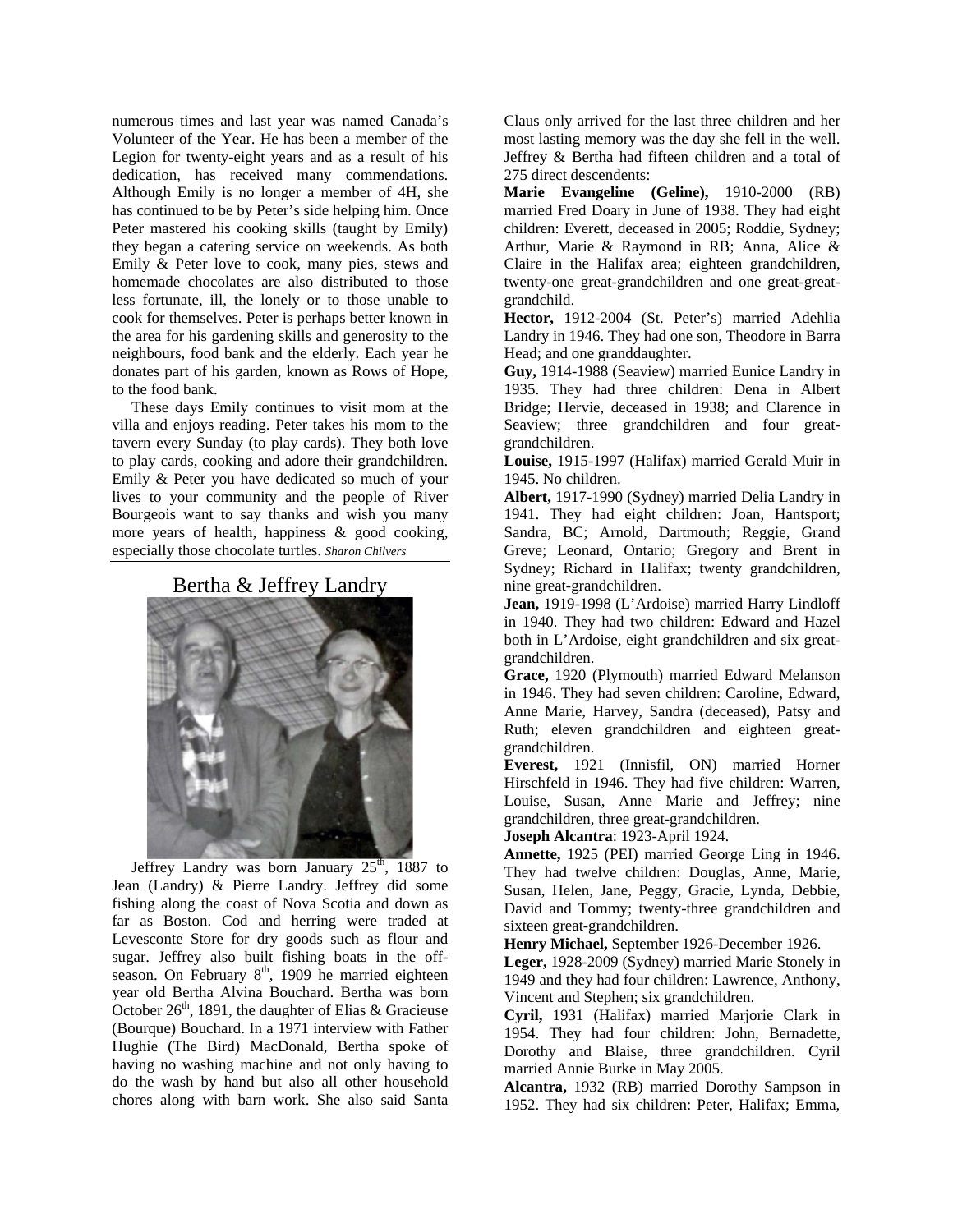Michael, Donna and Gerarda in RB and Alcantra Jr in Louisdale; eight grandchildren and seven greatgrandchildren.

**Anna,** 1938 (Halifax) married Allen Sladden. They had two children: Arlene and Ronald, two grandchildren.

#### I am Silent



*Kelsey Sampson & Samantha Touesnard* 

On April  $20<sup>th</sup>$  a group of students from Richmond Academy's Interact Club took a vow of silence for the day to raise awareness for child soldiers, gay rights and a child's right to an education. Thanks Samantha & Kelsey for participating.

## CAP Site Annual Meeting

 The River Bourgeois CAP site's annual meeting was held on April 14<sup>th</sup>. The slate of committee members are: Sharon Digout-*Chair;* Therese Pottie*-Vice-Chair*; Ann MacNeil–*Treasurer;* Wanda Burke –*Secretary;* Holly Stone-*Richmond CAP Rep*; George A. Landry, Heidi Leroux, Marguerite MacDonald, Ann Clow and new members Art Digout, Karin Digout & Dorothy Barnard. Our site was open the required twenty hours a week throughout the past year and we wish to thank: Gloria MacDonald, Stan Digout, Kelsey Sampson, Samantha Touesnard, Ann MacNeil, Megan Merrick, Julia Burke, Art & Karin Digout, Paula & Brandon LaFantasie, Michele McPhee & Therese Pottie for making it possible. We also wish to thank our spares: Raymond Doary, Linda Burke, Rose Merrick, George Grinnell & Bob Slade. We said goodbye and thank you to Tim Cunningham, a long time board member. We continue to offer high speed & wireless service along with faxing, photocopying and a used book section.

 Many thanks to Sharon Chilvers for taking over the River Round Up when I had to step down in August & April Sampson who came on board to help out. Thanks also to Therese Pottie who continues to handle our subscription list, George Digout for delivering; Murdock MacPherson for converting them to PDF and Lynn Boudreau for putting them online and maintaining our Website. Board members continue to work on historical projects, postcards, note cards, Heritage Walk booklets etc. In August we welcomed Sandra Phinney who came along with two photographers to RB to do a story on the Round Up and expanded it to include our beautiful community and its people. The article is due out in *Saltscapes*  magazine in the next couple of months.

 We have just finished our second year as an independent non-profit organization. We received \$2500 from Service Canada but the government status on CAP sites is questionable and 2010 could be our last year. We applied for a \$500 grant from Richmond County towards a new computer and thanks to the support of Gilbert Boucher it was granted. This past year we were able to hire Robyn Merrick for 12 weeks with funds from the Federal Government. We also had two students working in the site who were funded by summer grants to RBCSS. More Richmond County sites have closed due to lack of volunteers but we have been able to provide consistent service. Our success would not be possible without our great volunteers and the ongoing cooperation & support of the RBCSS. *Sharon Digout*

### CWL Annual Meeting



*Back row: Father McDow, Ann Clow, Wilma Landry, Tina Coleman, Linda Burke, Leona Campbell Front Row: Therese Pottie, Elaine Burke & Deirdre Boyd.* 

 The St. John the Baptist Catholic Woman's League held their annual meeting on April  $18<sup>th</sup>$ . During the Mass the members who reached milestone anniversaries were acknowledged: 10 years: Cathy Aitken, Sharon Chilvers, Maureen Cosman-Burke, Debra Digout; 25 years: Margie Boudreau, Barbara Robertson; 40 years: Joan Rogers, Mimi Fougere; 50 years: Margaret Bourque, Florence Sampson. Chartered members with 57 years are Margaret Bouchard, Evelyn Burke, Therese Digout, Jane Landry & Mary Touesnard. After mass, members were treated to a delicious brunch by Peter & Emily,